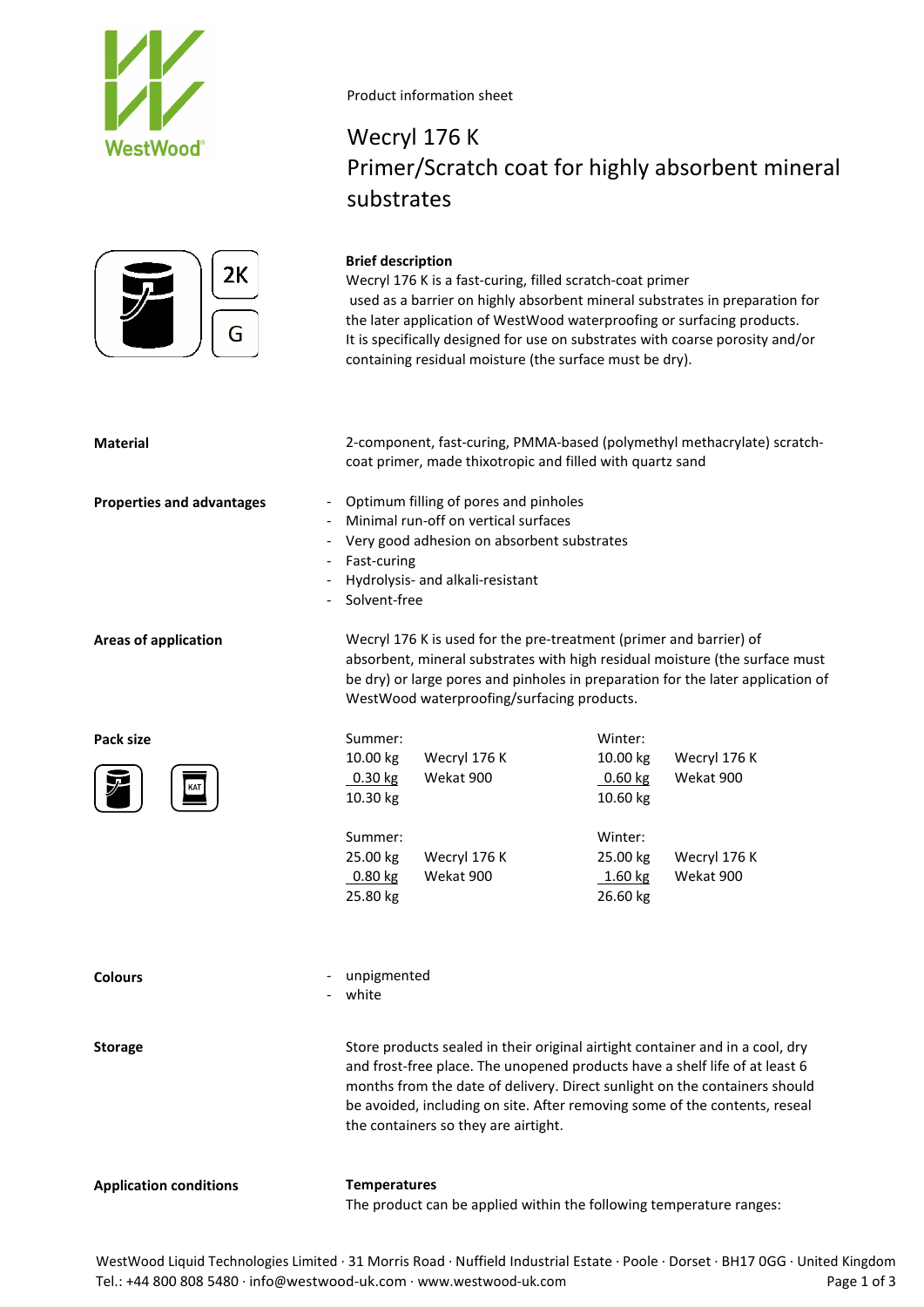



#### Product information sheet

## Wecryl 176 K Primer/Scratch coat for highly absorbent mineral substrates

| Product      | Temperature range, in °C |                |               |  |  |  |  |  |  |
|--------------|--------------------------|----------------|---------------|--|--|--|--|--|--|
|              | Substrate*<br>Air        |                | Material      |  |  |  |  |  |  |
| Wecryl 176 K | $+3$ to $+35$            | $+3$ to $+50*$ | $+3$ to $+30$ |  |  |  |  |  |  |

\* The substrate temperature must be at least 3 °C above the dew point during application and curing.

#### **Moisture**

The relative humidity must be ≤ 90%.

The surface to be coated must be dry and ice-free.

The surface must be protected from moisture until the coating has hardened.

Substrates, e.g. young concrete, containing residual moisture can be coated provided they have developed sufficient strength and the substrate is properly prepared.

| <b>Reaction times and required</b> |
|------------------------------------|
| amounts of catalyst                |

**Consumption rates** 

**Technical data** 

**Product application** 

|                    | Wecryl 176 K            |  |  |  |
|--------------------|-------------------------|--|--|--|
|                    | (at 20 °C, 3% catalyst) |  |  |  |
| Pot life           | approx. 10 min          |  |  |  |
| Rainproof          | approx. 30 min          |  |  |  |
| Can be walked on/  |                         |  |  |  |
| overcoated         | approx. 30 min          |  |  |  |
| <b>Curing time</b> | approx. 2 hours         |  |  |  |

Higher temperatures or greater proportions of catalyst will reduce reaction times, while lower temperatures and smaller proportions of catalyst will

The following table indicates the recommended amount of catalyst required to adjust the curing reaction to the temperature.

**Product Substrate temperature in °C; required amounts of Wekat 900 in % w/w (guide)**

|                                      | $-10$ | -5 | $+3$ | 5  | 10 | 15 | 20                     | 25                     | 30 | 35 | 40 | 45 | 50 |  |
|--------------------------------------|-------|----|------|----|----|----|------------------------|------------------------|----|----|----|----|----|--|
| Wecryl                               |       |    | 6%   | 6% | 4% | 3% | 3%                     | 2%                     | 2% | 2% | 1% | 1% | 1% |  |
| 176 K                                |       |    |      |    |    |    |                        |                        |    |    |    |    |    |  |
| <b>Substrate</b>                     |       |    |      |    |    |    |                        | Consumption            |    |    |    |    |    |  |
| smooth                               |       |    |      |    |    |    |                        | 0.80 kg/m <sup>2</sup> |    |    |    |    |    |  |
| fine-sandy                           |       |    |      |    |    |    | 0.90 kg/m <sup>2</sup> |                        |    |    |    |    |    |  |
| coarse                               |       |    |      |    |    |    |                        | 1.00 kg/m <sup>2</sup> |    |    |    |    |    |  |
| Density:                             |       |    |      |    |    |    | 1.15 $g/cm^{3}$        |                        |    |    |    |    |    |  |
| Application equipment / tools        |       |    |      |    |    |    |                        |                        |    |    |    |    |    |  |
| For mixing the product:              |       |    |      |    |    |    |                        |                        |    |    |    |    |    |  |
| Mixing tool with twin-paddle stirrer |       |    |      |    |    |    |                        |                        |    |    |    |    |    |  |
| For applying the product:            |       |    |      |    |    |    |                        |                        |    |    |    |    |    |  |
|                                      |       |    |      |    |    |    |                        |                        |    |    |    |    |    |  |

- Smoothing trowel

# increase reaction times.

WestWood Liquid Technologies Limited · 31 Morris Road · Nuffield Industrial Estate · Poole · Dorset · BH17 0GG · United Kingdom Tel.: +44 800 808 5480 · info@westwood-uk.com · www.westwood-uk.com example are example as a Page 2 of 3